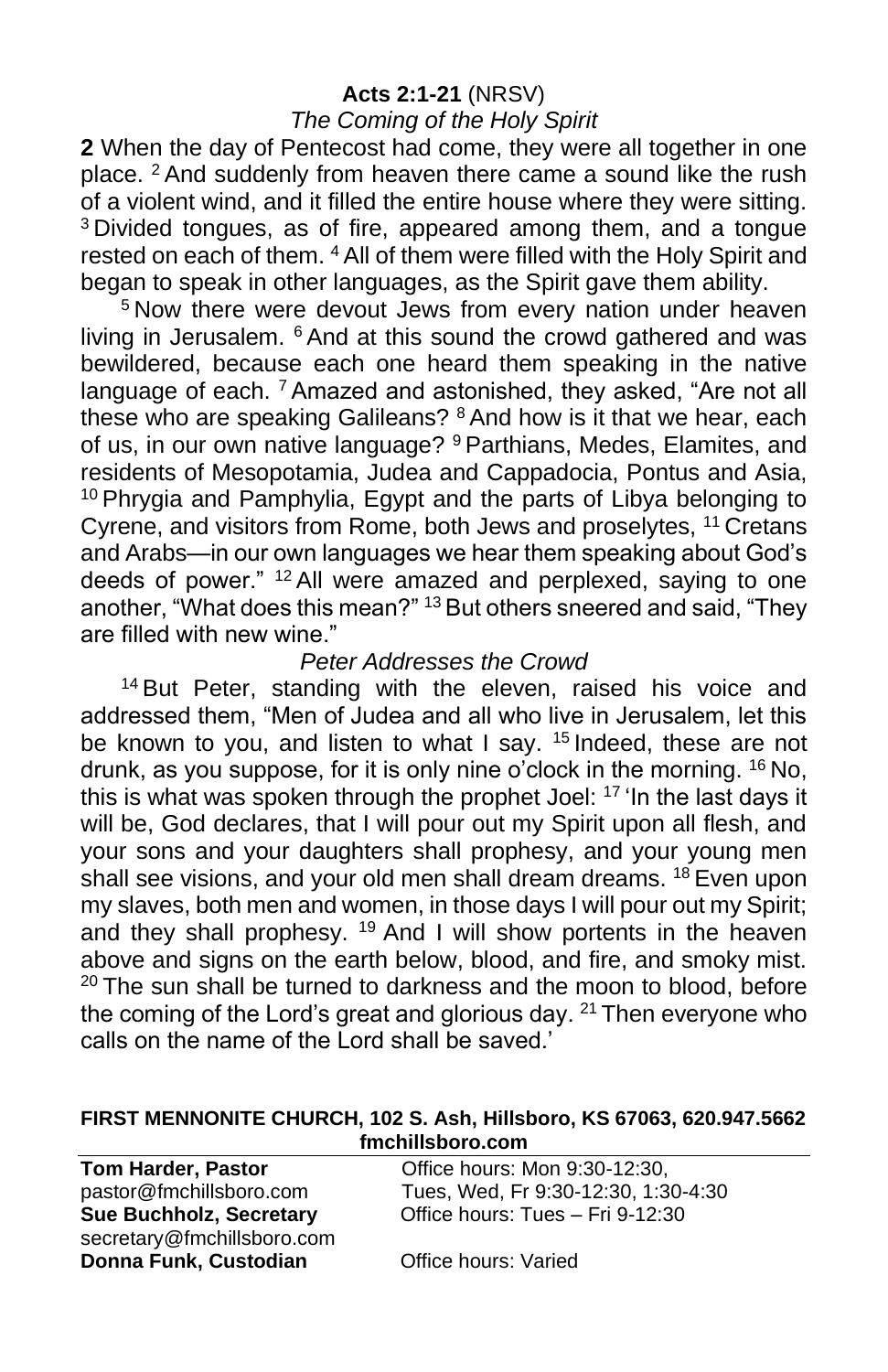

# **FIRST MENNONITE** CHURCH

 **In Christ - Making Disciples through Loving Relationships.**

Worship 10:30 a.m.

# **Day of Pentecost, June 5, 2022**

## **GATHERING**

| <b>Gathering Music</b>                          |                              | <b>Shirley Baltzer</b>  |  |
|-------------------------------------------------|------------------------------|-------------------------|--|
| Welcome, Announcements                          |                              | Doug Bartel             |  |
| Prelude to Worship                              |                              | <b>Shirley Baltzer</b>  |  |
|                                                 | Veni Sancte Spiritus         | <b>VT 370</b>           |  |
|                                                 | Holly Swartzendruber, cantor |                         |  |
| *Call to Worship                                | VT 877                       | Doug Bartel             |  |
| *Prayer                                         |                              |                         |  |
| *Hymns of Pentecost                             | Holy Spirit, Come with Power | VT 57                   |  |
|                                                 | Wind Who Makes All Winds     | VT 373                  |  |
| Time for God's Children                         | Acts 2:1-13                  | <b>Tammy Wintermote</b> |  |
|                                                 | <b>SHARING</b>               |                         |  |
| <b>Sharing and Prayer</b>                       |                              | Pastor Tom              |  |
| <b>Bringing our First Fruits</b><br><b>Hymn</b> | Our God in Heaven            | VT 673                  |  |
|                                                 |                              |                         |  |
| <b>LISTENING</b>                                |                              |                         |  |

The Lesson **Acts** 2:14-21

Postlude

"Sermon" *Scripture Speaks to Us sharing a few of our favorite passages from the Bible.*

**RESPONDING**

| <b>Hymn</b> | Come, Gracious Spirit | VT 371 |
|-------------|-----------------------|--------|
| Sending     |                       |        |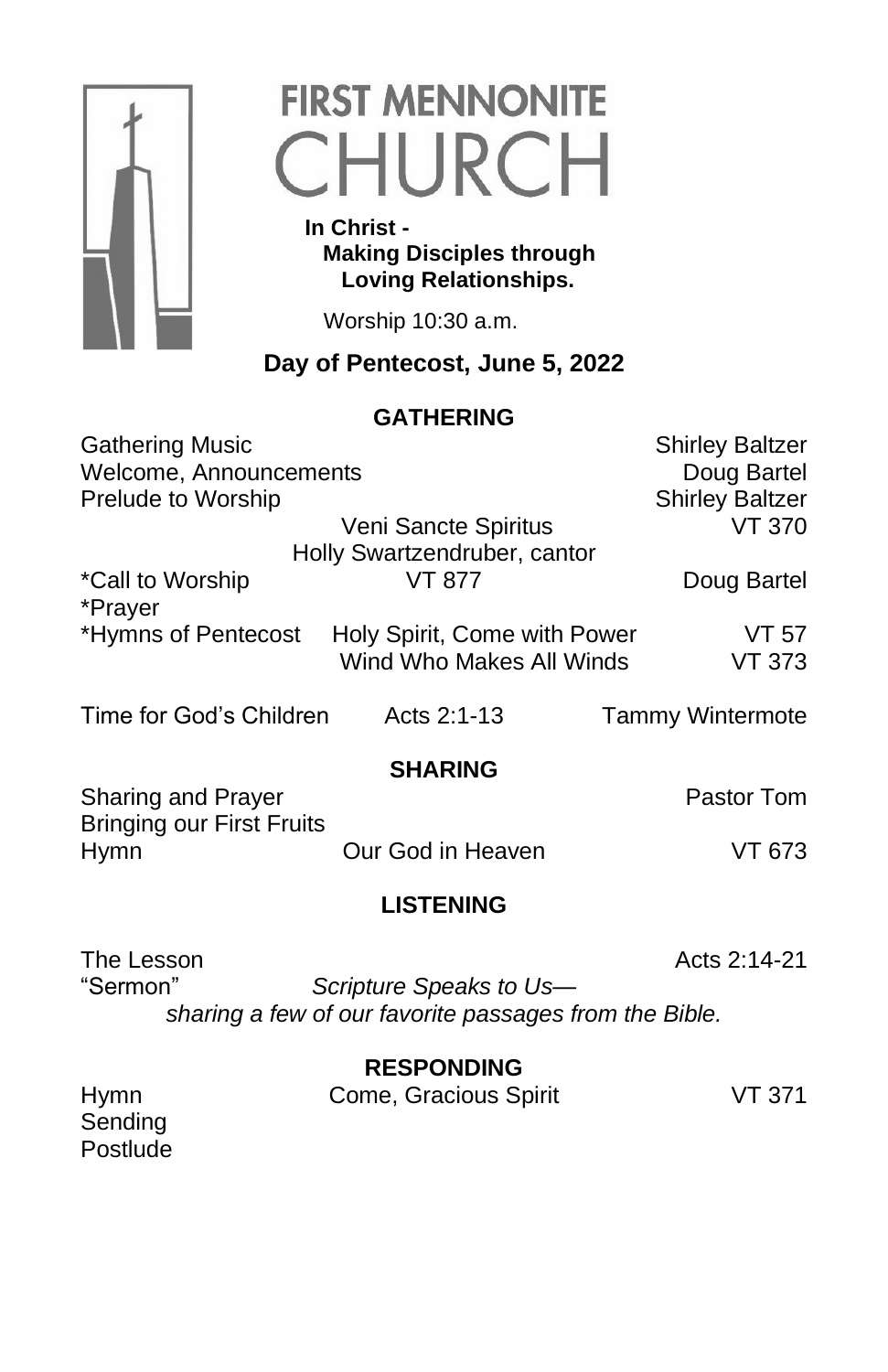### **Among Our Friends and in Our Prayers:**

- o **Creativity Camp:** as we begin on Tuesday and Thursday, may the children experience God's love, find identity in His family, and sense hope for their future.
- o **Childcare Need:** M-W-F from 4-10pm for 3 children (6 mo. 5 yrs.) in their home. Pray that God will supply this need and if you have a contact please call the church office.
- o **Food 4 Kids:** all that are involved, (kids and adults) and for community support with donations of cookies, food, and monetary gifts.
- o **WDC Request:** Pray for congregations hosting Vacation Bible School this summer, as they share God's love and good news with children in the church and the surrounding neighborhoods.
- o **Come Holy Spirit!** Guide us as a church to find Your fresh vision and power.

### **Announcements:**

- $\circ$  Call the church office if you need help with getting information from caringbridge.com for prayer updates.
- o Please **email secretary@fmchillsboro.com with** news of your **"summer fun"** - family visits, home projects, vacations, etc. along with a picture if possible so we can share on our bulletin board with one another.
- o Delegates met for the **Mennonite Church USA's Special Session** of the Delegate Assembly, May 27-30. "This weekend, we did the demanding work of struggling together as the body of Christ," said MC USA Executive Director Glen Guyton. "We will continue to live into our [Renewed Commitments](https://mennoniteusa.us1.list-manage.com/track/click?u=97f16d9c230780d6354d01572&id=2ad90b2605&e=f1cba2a9e6) of following Jesus, witnessing to God's peace and helping those we encounter to experience the transforming power of the Holy